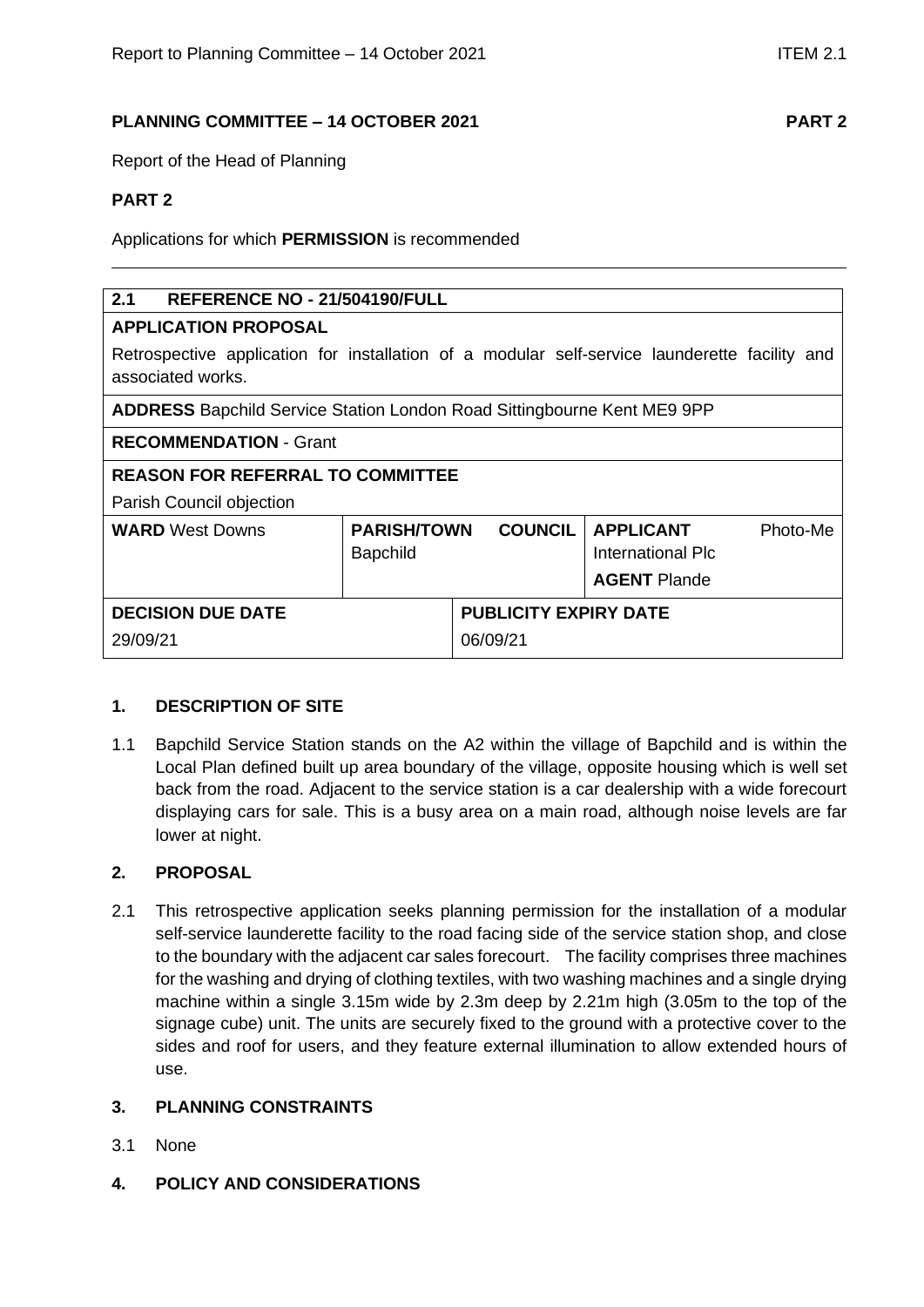4.1 Bearing Fruits 2031: The Swale Borough Local Plan 2017 policies:

CP4 (Design) CP6 (Community facilities and services to meet local needs) DM14 (General development criteria) DM16 (Alterations and extensions)

# **5. LOCAL REPRESENTATIONS**

*5.1* One neighbour objection was received stating that '*the brightness of light which shines directly into my bedroom and prevents me from falling asleep, and it is operated 24 hours, so the light is constantly shining into my bedroom and the noise of the people using it during this abnormal hours of the day, combines to gives me a sleepless night. If the launderette can be operated within reasonable hours; not open later than 22:00hrs in the day, with lights turned off after this time, so this does not affect my sleep, then I have no objection to the installation of the launderette.'*

## **6. CONSULTATIONS**

- 6.1 Bapchild Parish Council objects for following reasons
	- 24-hour operating hours results in disturbance for local residents in particular noise from vehicles parked during the night and people waiting for their washing to finish during the night.
	- There is considerable light disturbance into the bedrooms of residents opposite the installation.
	- Parking to use the installation is restricted near the machines and has the potential to encroach either on the foot way and/or vehicles exiting the garage petrol pumps.
	- We cannot establish any local need for such a facility, it would seem to be more suited to areas where there is a lack of washing facilities.
	- We have concerns about the amount of water discharge as we have experienced local problems with the mains drainage system which have required lorries to The Council's pump out the excess water over several days.
- 6.2 The Environmental Health Manager has considered the application and the Parish Council's comments above and says:

'*there is currently no evidence to support that this facility is causing noise disturbance to local neighbours, I have checked our records, this department has received no complaints in this respect. Additionally, this facility would not cause such concerns to this department as to warrant the need for a noise impact assessment and the setting is of an existing commercial nature where there is potential or existing 24 hour access to fuelling*  facilities. Any noise complaints received therefore will be dealt with under nuisance *legislation.*

*Again with lighting, it was not considered necessary to recommend a lighting condition for this application primarily for the reasons stated above. If indeed there is an issue of light*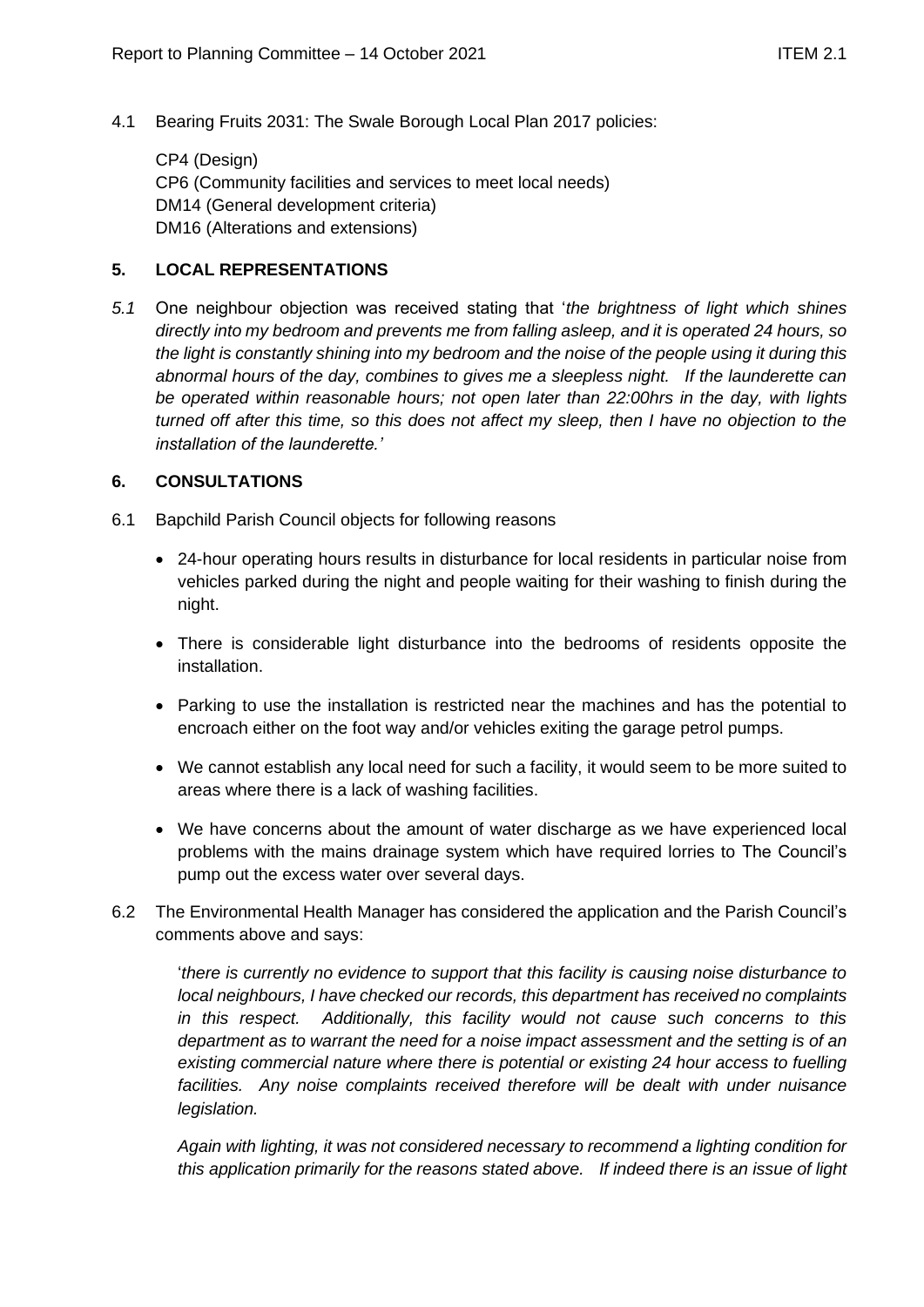*pollution affecting nearby neighbours, is this associated with the laundry facility specifically or the service station as a whole? It is my opinion that if this is the case, this department can address this satisfactorily through nuisance legislation.'*

# **7. BACKGROUND PAPERS AND PLANS**

7.1 Application papers for application 21/504190/FULL.

# **8. APPRAISAL**

- 8.1 The application site is located on an existing busy commercial site within a built-up area and as such the principle of development is accepted. Bapchild Service Station has an existing well lit forecourt; there are various illuminated fascia signs, and I can find no restrictions on its hours of use. The additional activity and lighting likely to be generated from the launderette installation is minimal compared to the existing situation, and I do not believe that it would not have any adverse effect on the neighbouring amenities over the existing situation unless it operates beyond the hours when the service station is busy.
- 8.2 I note the neighbour's objection regarding lighting, but the Environmental Health Manager has raised no concerns. He is content that any lighting issues can be dealt under nuisance legislation, noting that the launderette is at ground floor level and is approximately 30m away from the dwellings on the other side of The Street, the A2 .
- 8.3 I have considered the points raised by the Parish Council, but do not find any to represent a reason to refuse planning permission for the installation. Nevertheless, I perceive potential for nuisance arising from the installation at times when the service station is otherwise quiet and so I have recommended conditions to prevent use and illumination of the machines when the station is not open to the public other than by self service payments methods.

## **9. CONCLUSION**

- 9.1 Having taken all the above into account, I consider the proposal to be well designed and of an appropriate scale, and I do not consider that they will have any significant impact on the surrounding neighbours than current situation.
- **10. RECOMMENDATION -** Approve subject to the following conditions:

## **CONDITIONS**

(1) The launderette machines hereby permitted shall not be available for use during those hours when fuel sales are only available by self-service machine at the service station in which they sit.

Reason: In the interests of the amenities of the area, recognising that noise levels at the site may be less when fuel is only sold by self-service machines.

(2) The launderette machines hereby permitted shall not be illuminated during those hours when fuel sales are only available by self-service machine at the service station in which they sit.

Reason: In the interests of the amenities of the area, recognising that lighting levels at the site may be less when fuel is only sold by self-service machines.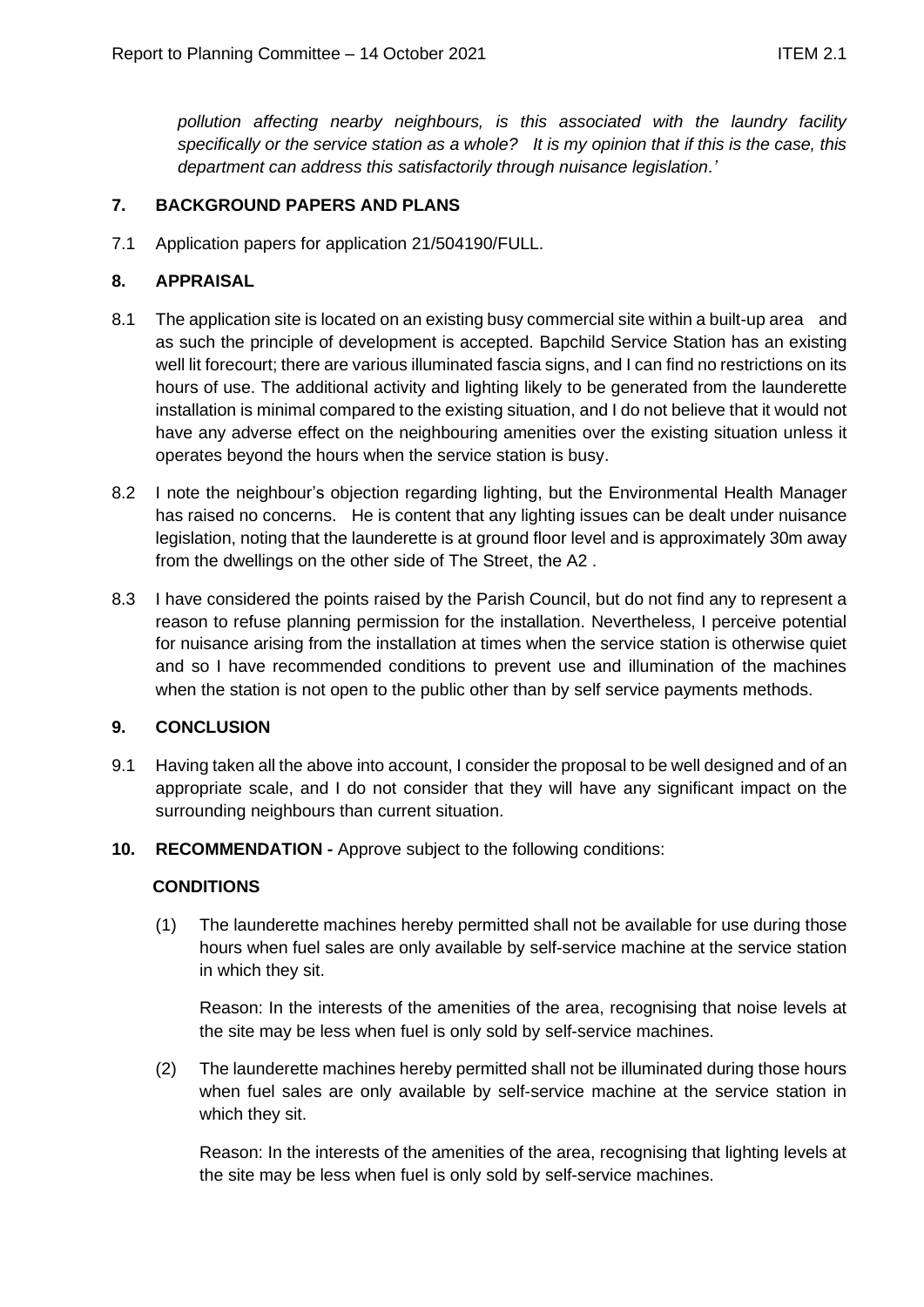# **The Council's approach to the application**

In accordance with paragraph 38 of the National Planning Policy Framework (NPPF), July 2021 the Council takes a positive and proactive approach to development proposals focused on solutions. We work with applicants/agents in a positive and creative way by offering a pre-application advice service, where possible, suggesting solutions to secure a successful outcome and as appropriate, updating applicants / agents of any issues that may arise in the processing of their application.

The application was considered by the Planning Committee where the applicant/agent had the opportunity to speak to the Committee and promote the application.

NB For full details of all papers submitted with this application please refer to the relevant Public Access pages on the council's website.

The conditions set out in the report may be subject to such reasonable change as is necessary to ensure accuracy and enforceability.